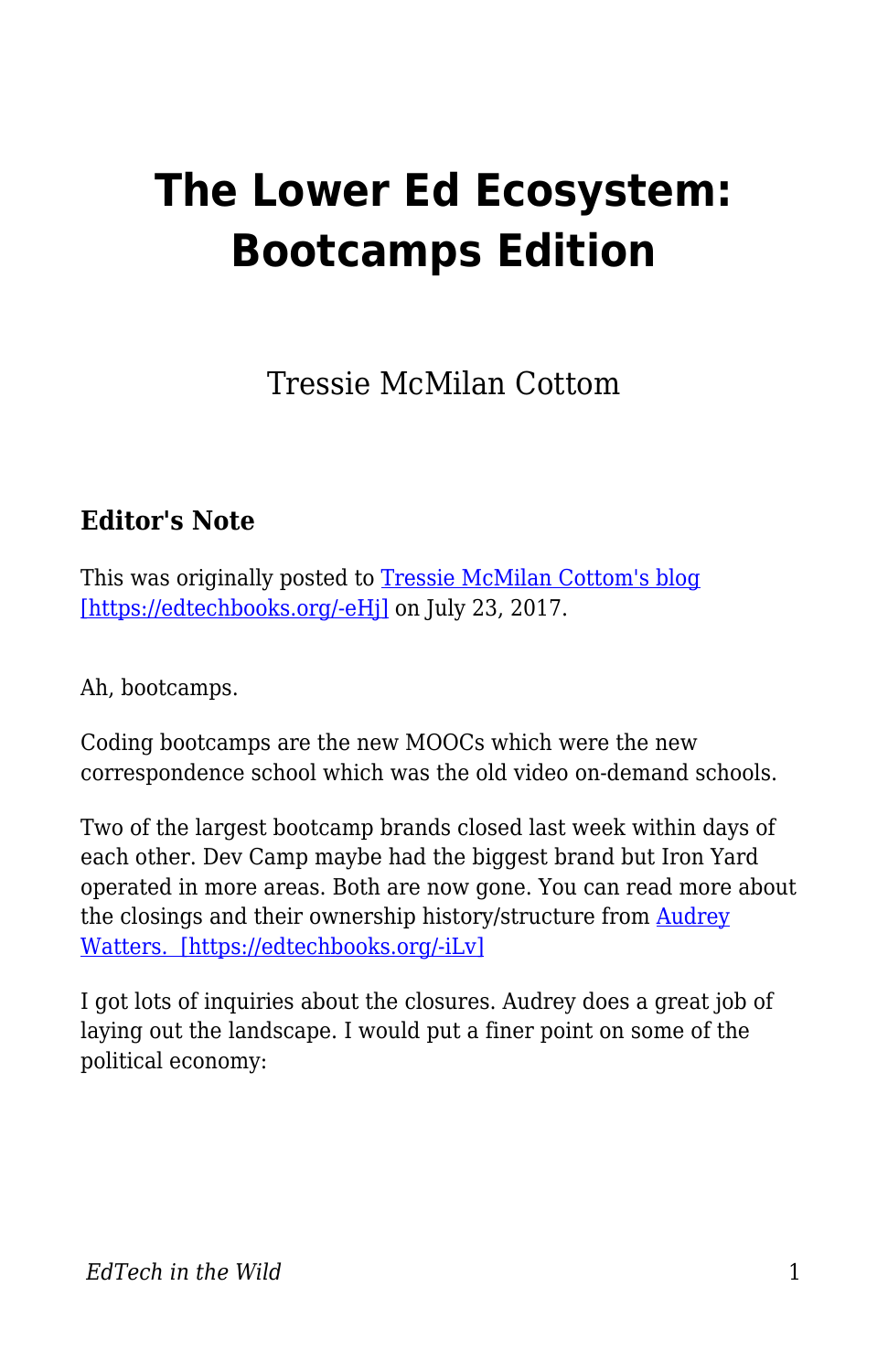

Boot camps are a tax paid by suitably credentialed workers who do not have enough capital (economic, social, or cultural) to enter a high status field of work in which some job is undergoing an actual or projected short-term demand bubble.

Lower Ed did not refer to a set of schools but to a sociological process of credentialism. Bootcamps are part of the Lower Ed ecosystem: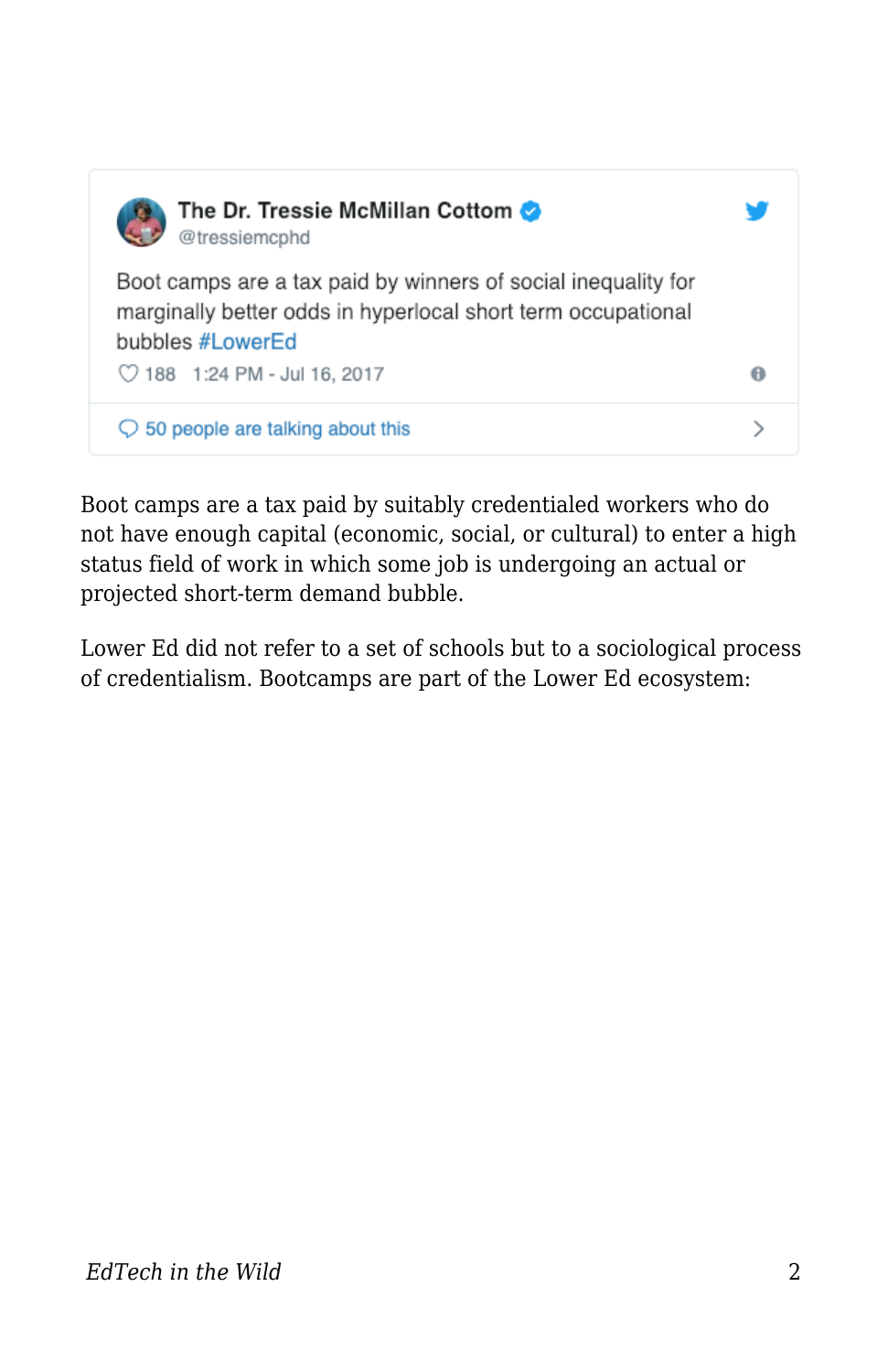

I gave a talk at [Berkman \[https://edtechbooks.org/-XaL\]](https://www.youtube.com/playlist?list=PLhIcwCeItnZf9jbTvF4jJDX5WiF1SOJZr)recently. That's where that image of my slideshow is from. I organize Lower Ed as the processes responding to a problem. The problem is the shift of job training risk from states and firms to individuals. Boot camps were supposed to, as Jeff Selingo responded to me on Twitter, disrupt graduate school and not college generally. The idea was that boot camp participants already have the training and capital necessary to access white collar work. Boot camps would merely train them in a specific job task. These were taken at individual cost, in money and time. Without a guaranteed job or salary while training, this constitutes a pre-tax paid for job entry. Of course, this only works, as I go on to say on Twitter, if 1) you don't need the boot camp certificate as a signal 2) wages are sufficiently high to offset individual costs and 3) the boot camp credential functions for both labor market entry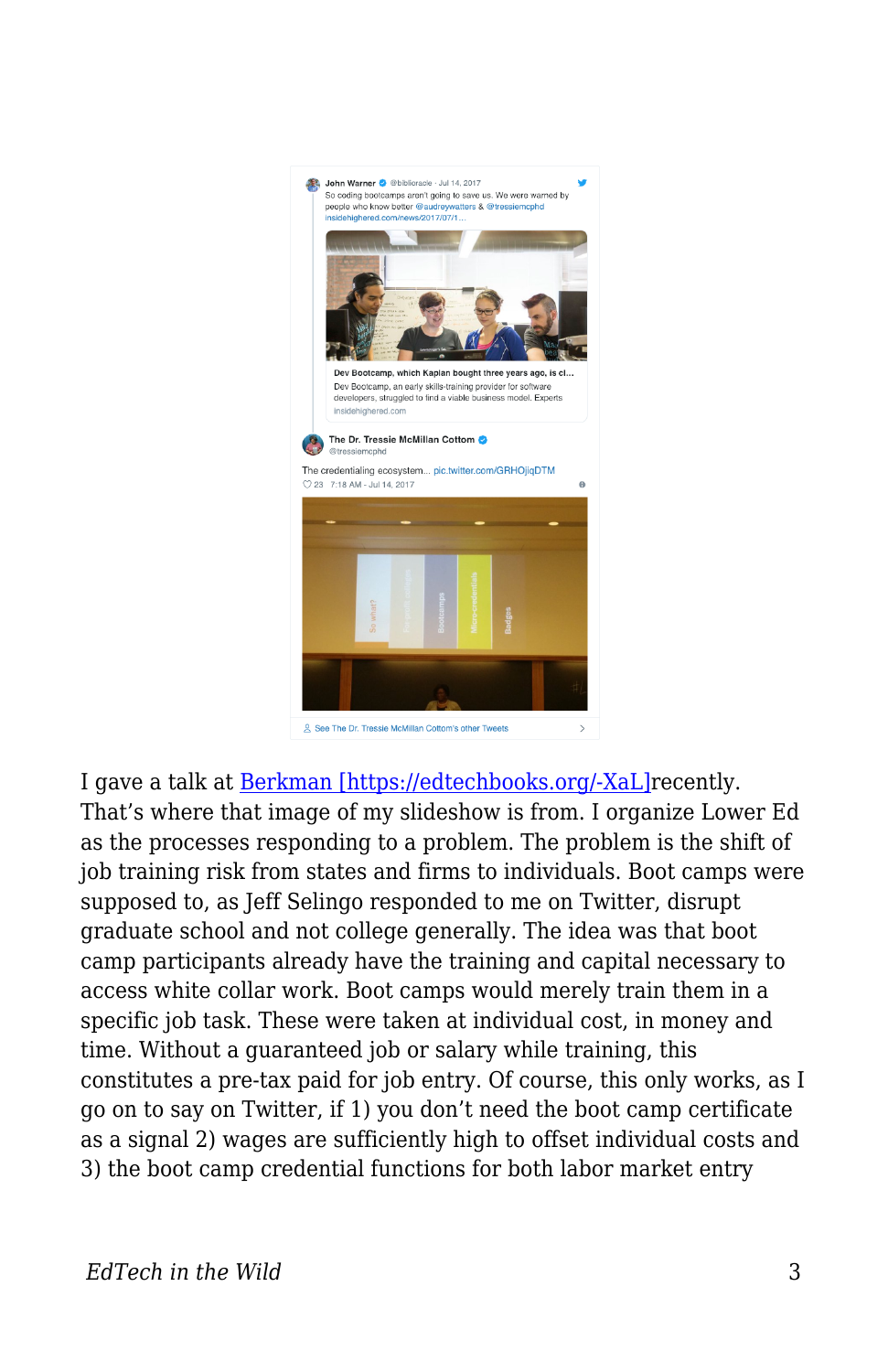AND promotion. We have no independent evidence that any of these things are true. For the problem that produced the market demand and the risk structure of participating in them, boot camps are a type of lower ed.

People don't like that. Lots of people who I like do not like that assessment. I would remind non-sociologists of a few things. One, there are always exceptions to a rule. Two, exceptions are part of how we systematically arrive at the rule. And, three, individual success stories are not the point. The structure of the stories is the point. Just like black women get mad at me because they love their Capella degree, boot camp faithful often get angry at this assessment. I cannot help that but I can tell you that there is a version of the future where you don't have to be happy about paying for job training without a promise of a job or a career.

There is a wild wild west of credentialing, produced by the characteristics of the new economy. We will have another bootcamp, just like we had another MOOC. Until the social problem is solved or the political conditions that make the market the only solution to that problem change, we will keep writing this story. The right research agenda right now is to map the credential ecosystem, detail the context of different Lower Ed credentials by groups impacted, occupations that are undergoing change, and risk shifted.